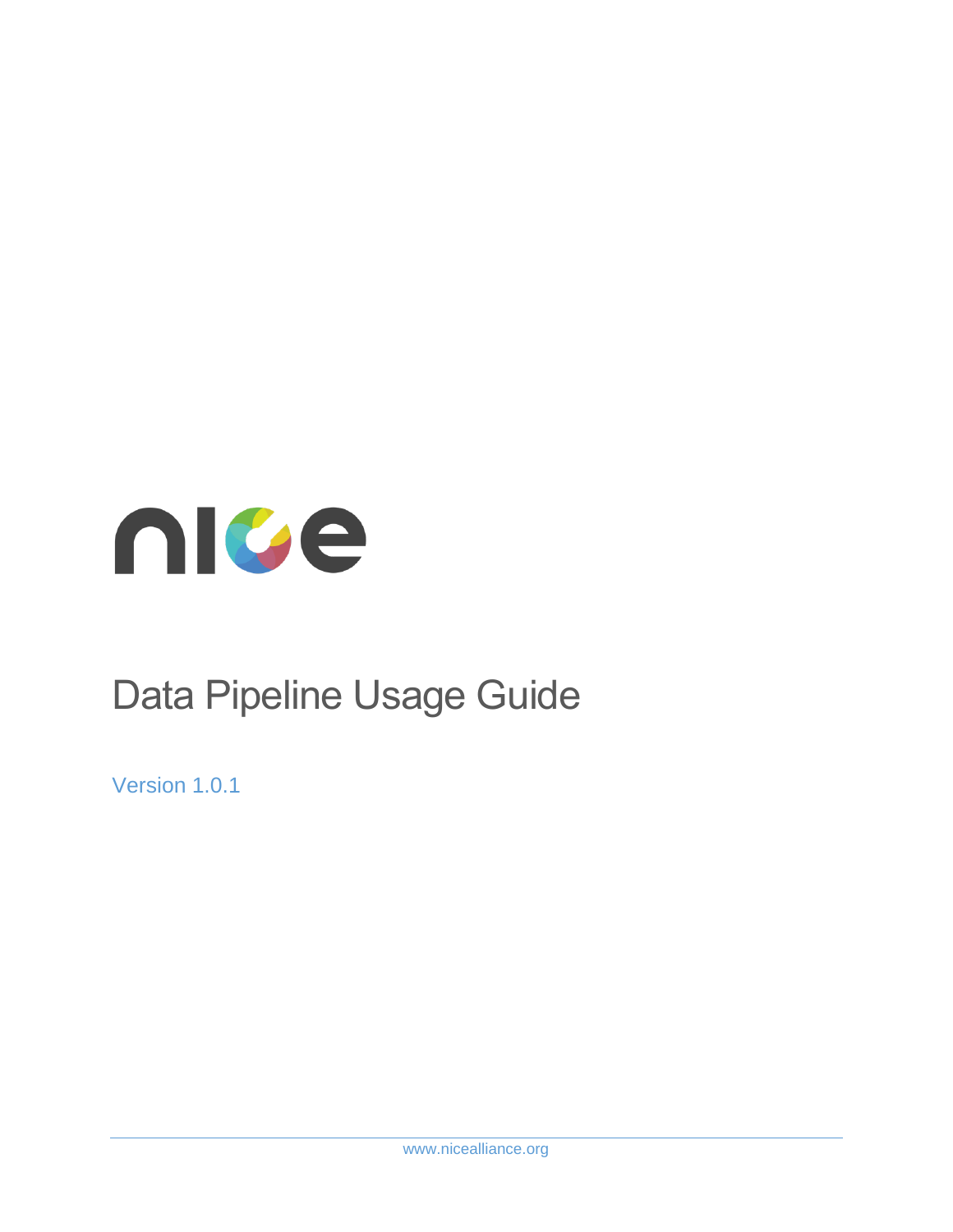Copyright 2019 NICE Alliance Promoters and other contributors to this document. All rights reserved. Third-party trademarks and names are the property of their respective owners.

Recipients of this document may copy, distribute, publish, or display this document so long as this copyright notice, license and disclaimer are retained with all copies of the document. No license is granted to modify this document.

THIS DOCUMENT IS PROVIDED "AS IS" AND WITHOUT WARRANTY OF ANY KIND. THE NICE ALLIANCE PROMOTERS AND ANY CONTRIBUTORS MAKE OR HAVE MADE NO REPRESENTATIONS OR WARRANTIES WHATSOEVER EXPRESS OR IMPLIED, STATUTORY OR OTHERWISE, REGARDING THE CONTENTS OF THIS DOCUMENTS AND/OR USE THEREOF, INCLUDING WITHOUT LIMITATION, ANY REPRESENTATION OR WARRANTY OF ACCURACY, RELIABILITY, MERCHANTABILITY, GOOD TITLE, NON-INFRINGEMENT, OR FITNESS FOR ANY PARTICULAR PURPOSE.

IN NO EVENT SHALL THE NICE ALLIANCE PROMOTERS, ANY CONTRIBUTORS OR THEIR AFFILIATES, INCLUDING THEIR RESPECTIVE EMPLOYEES, DIRECTORS, OFFICERS OR AGENTS, BE LIABLE FOR ANY DIRECT, INDIRECT, SPECIAL, INCIDENTAL, PUNITIVE OR CONSEQUENTIAL DAMAGES, ARISING OUT OF OR RELATING TO ANY USE OR DISTRIBUTION OF OR INABILITY TO USE THIS DOCUMENT (INCLUDING FUTURE UPDATES TO THIS DOCUMENTS), WHETHER OR NOT (1) SUCH DAMAGES ARE BASED UPON TORT, NEGLIGENCE, FRAUD, WARRANTY, CONTRACT OR ANY OTHR LEGAL THEORY, (2) THE NICE ALLIANCE PROMOTERS, CONTRIBUTORS OR THEIR AFFILIATES HAVE BEEN ADVISED OF THE POSSIBILITY OF SUCH DAMAGES; OR (3) SUCH DAMAGES WERE REASONABLY FORESEEABLE.

THIS DOCUMENT IS SUBJECT TO CHANGE AND UPDATED VERSIONS MAY BE DEVELOPED BY THE NICE ALLIANCE PROMOTERS.

Scenera, Inc., Nikon Corporation, Sony Semiconductor Solutions Corporation, Wistron Corporation and Hon Hai Precision Industry Co., Ltd.(NICE Alliance Promoters) contributed to this document.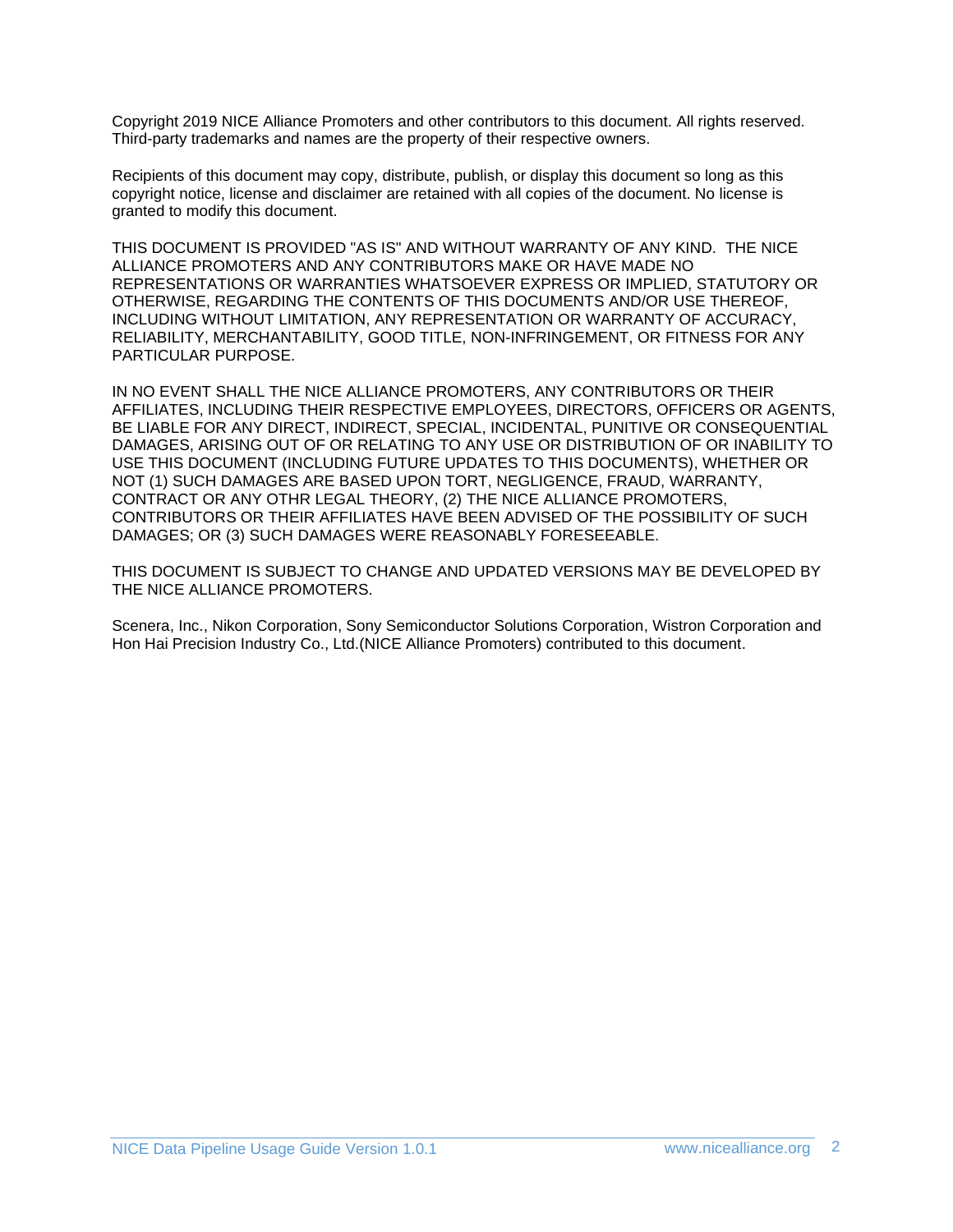## Revision History

| Version            | Date        | Comments                   |
|--------------------|-------------|----------------------------|
| 0.9 <sub>rc1</sub> | 13 Nov 2018 | First draft                |
| 0.9 <sub>rc2</sub> | 25 Feb 2019 | Second draft               |
| 0.9                | 25 Mar 2019 | Final draft                |
| 1.0                | 22 May 2019 | Final release              |
| 1.0.1              | 20 Dec 2019 | No change from version 1.0 |

## **Contributors**

| <b>Name</b>        | Company |
|--------------------|---------|
| Andrew Wajs        | Scenera |
| Aviram Cohen       | Scenera |
| Munehiro Shimomura | Sony    |
| Hironori Miyoshi   | Sony    |
| <b>Wendy Tin</b>   | Wistron |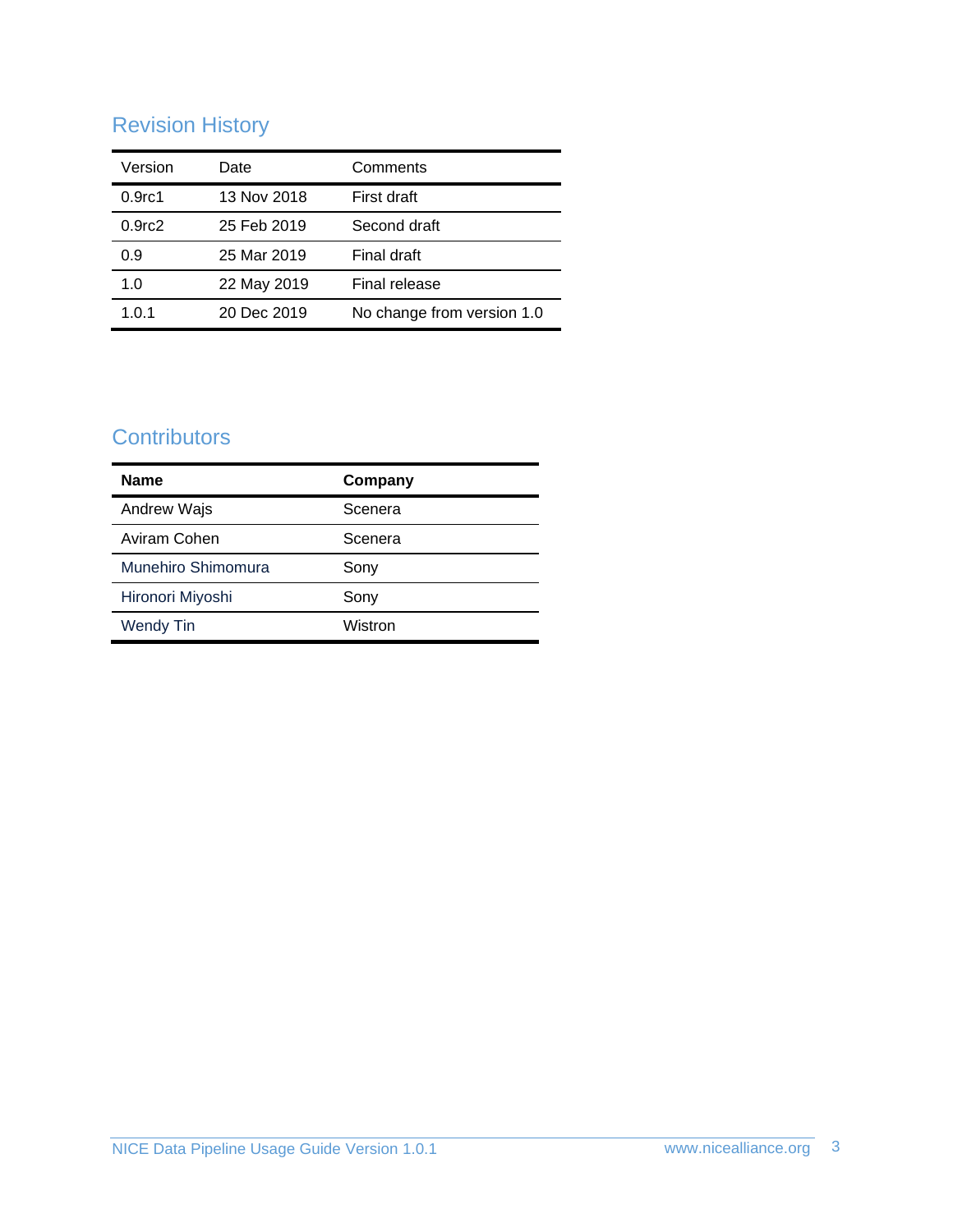## **Table of Contents**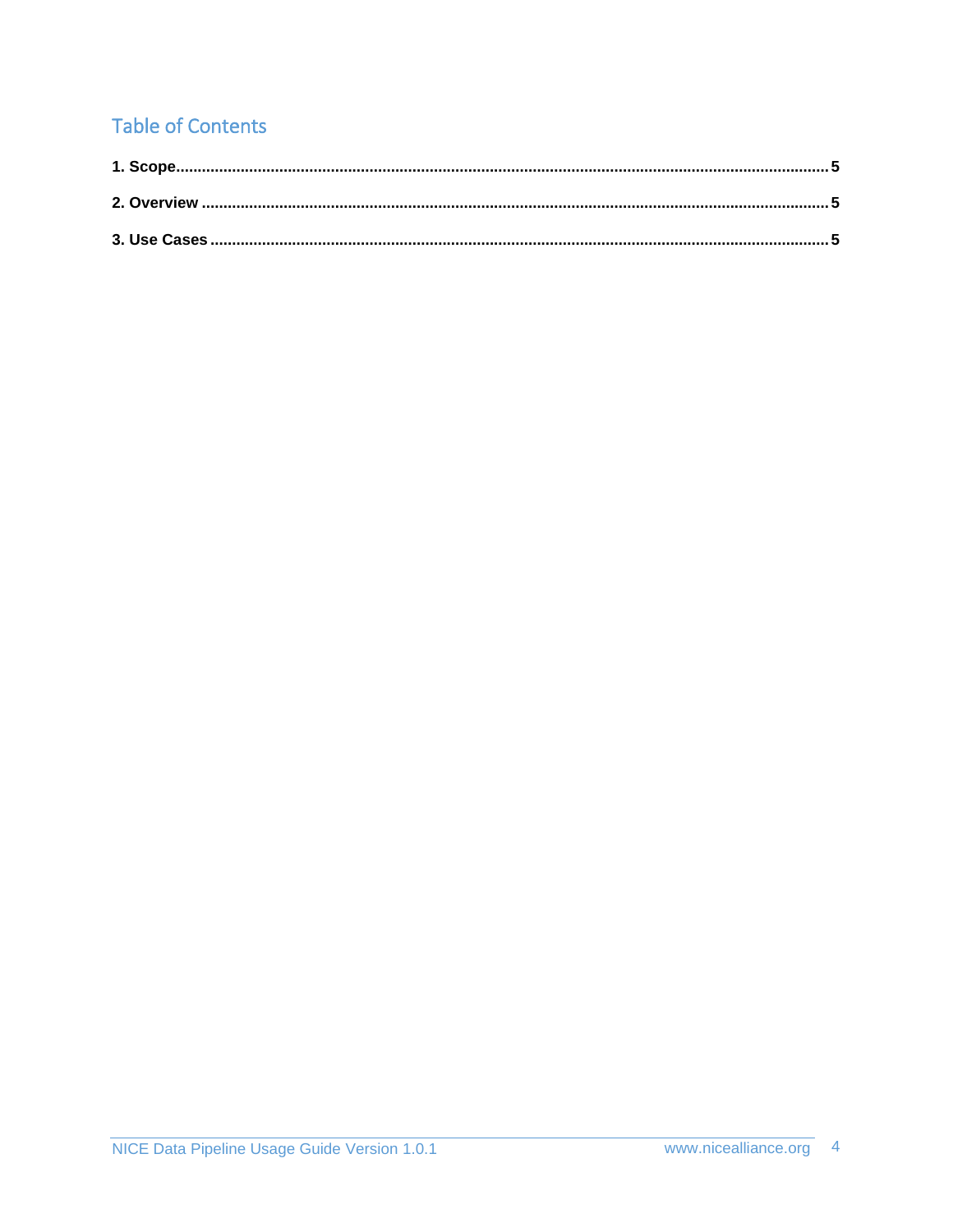### <span id="page-4-0"></span>**1. Scope**

This document outlines how a Data Pipeline is generated. This document is a reference for those implementing either a Device or an App which is using the Data Pipeline.

### <span id="page-4-1"></span>**2. Overview**

An App or Data Service that is constructing a Data Pipeline shall follow the Use Case outlined in this document.

#### <span id="page-4-2"></span>**3. Use Cases**

The configuration of the Data Pipeline shall comprise the following sequential steps:

- 1. Creating a Control Session between the Devices and Apps.
- 2. App shall request the capabilities of each Source Node by making a GetCapabilities request to each Node.
- 3. The App shall define a pipeline of processes by defining the interconnections between Nodes, the Transducer (Image Sensor, Microphone or Speaker) configuration of each Node and the Process Definition for the Node.
- 4. The App shall configure each Device. The configuration triggers each Node to create the interconnections with other Nodes in the Pipeline using the SetSceneMode command.
- 5. The App triggers each Node individually to start the Scene Mode using the StartScene command.
- 6. The App shall receive the SceneMarks and SceneData generated by the Node to which it has a direct connection.

The SceneMode shall be distributed through the Control Interface to different Nodes. Nodes shall process and distribute SceneMarks and SceneData using the Data Interface.

The App shall send a SetSceneMode command to the Source Node. The SetSceneMode shall determine:

- Which data that shall be prioritized for example faces for Face SceneMode.
- The triggers that shall result in a SceneMark being generated.
- The type and amount of SceneData that shall be generated when a trigger occurs. For example, a JPEG or 3 seconds of video before the trigger and 20 seconds after the trigger etc.
- Any processing that the Device shall perform on the SceneData to extract information for the SceneMark.

A data pipeline shall be constructed by linking the inputs and outputs of Nodes. Each SceneMode Object shall define the following items:

• Inputs - each input shall have a configuration of the type of data that is expected to be received over the input, its encryption status, references to rights objects and the source URI for the source data to the input. Each input shall have a PortID that in combination with the NodeID and EndPointID are a unique system wide ID.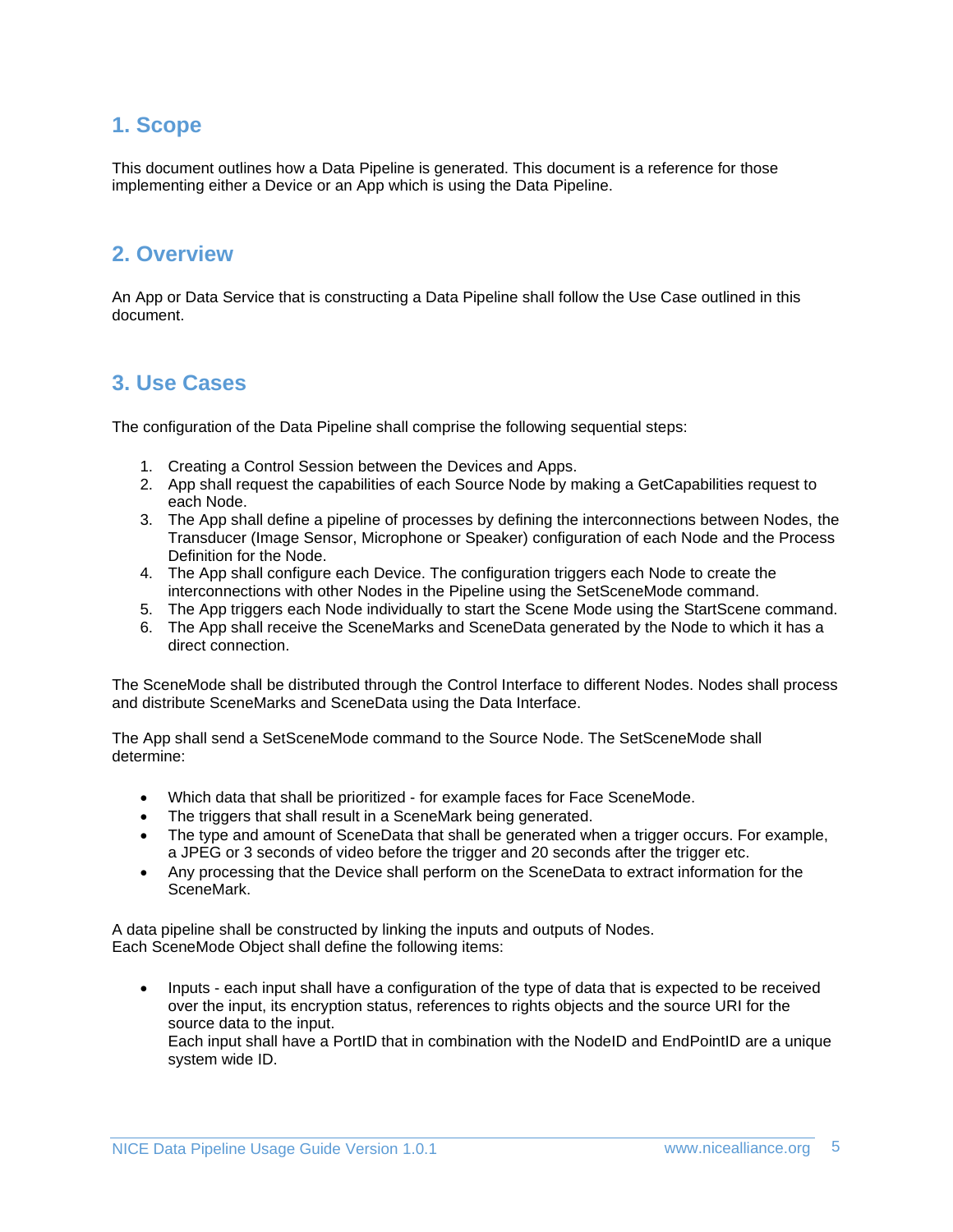- Outputs each output shall have a configuration similar to that of the input port. The output shall have a PortID which together with the NodeID and EndPointID are a unique system.
- Transducers A Transducer shall either be a sensor or actuator. The output or input of the Transducer may be routed to one or more outputs, an input (for an actuator) as well as to the Process in the Node (for example SceneMode processing or CustomMode processing).
- Process the process shall perform an analysis of the data that is generated by the Transducer or is routed from other Nodes. The data may be in the form of SceneMarks or SceneData from other Nodes. The Process shall perform the analysis and if a defined threshold is reached the Process shall generate a trigger condition that results in a SceneMark and SceneData being generated according to the SceneMode configuration.
- Storage the Node may store data that is generated on the Node or received from other Nodes.

The location of the input or output of a port shall be defined by the URI provided in the configuration of the port. The URI may reference Nodes internal or external to the device.

When the SceneMode is set the Device that hosts the Node shall create the connection necessary to either local Node or remote Node in another Device or Service.

The following is the sequence of commands that are sent between the cloud and the Device to set up and stream the Marks and Data.